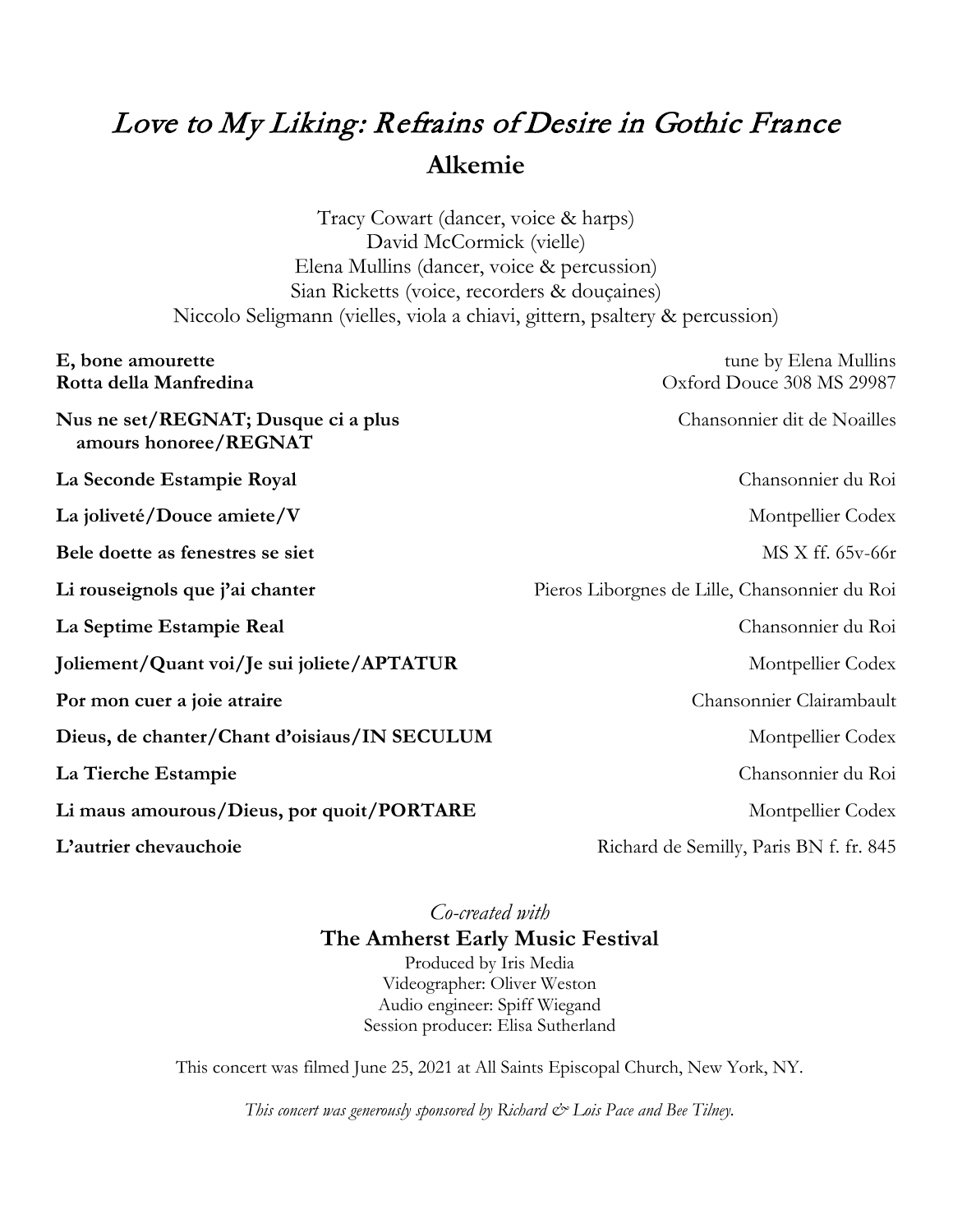The selections on our program are primarily anonymous works drawn from 13th-century manuscripts. Most of the vocal works were chosen for their use of a special type of refrain used in 13th- and 14th-century French musical and literary works. Unlike modern refrains, these special refrains did not necessarily repeat within a single piece; rather, they were passed from one piece to another, like quotations. Scholars have identified hundreds of these refrains in songs and motets from 13th- and 14th-century France; some refrains were even interpolated into narrative works. There are at least two refrains that appear more than once in tonight's program… see if you can spot them! (Refrains in the texts and translations have been italicized so that they can be more easily identified.)

Three selections on the program ("Li rouseignols que j'ai chanter," "Por mon cuer a joie atraire," and "L'autrier chevauchoie") are strophic songs belonging to a unique genre called the *chanson avec des refrains*, in which each stanza is followed by a different refrain. This genre reverses our expectations of how we expect a refrain to function. Instead of serving as a musical and thematic anchor to the narrative (as do the more typical refrains in "E bone amourette" and "Bele doette"), these varying refrains serve instead to musically and textually elaborate upon the sentiments expressed in each stanza. Also featured is another remarkable genre within 13th-century French repertoire—the polytextual motet. During these pieces ("La joliveté/Douce amiete/V," "Joliement/Quant voi/Je sui joliete/APTATUR," "Dieus, de chanter/Chant d'oisiaus/IN

SECULUM," and "Li maus amourous/Dieus, por quoit/PORTARE"), as many as three texts are sung simultaneously. The effect can be thrilling, but also a lot to take in, especially for a listener whose first language is not old French. We hope to make the many complimentary layers of these pieces more delectable by isolating individual texted voices before presenting all voices at once.

The style, tempo and rhythmic interpretation of Medieval dances, as well their step sequences and spatial patterns remain a broad field ripe for further investigation and experimentation. The first dance on our program (the "Rotta della Manfredina") exhibits predominately regular phrases and repeated melodic motives, which imply that it fits within what sources describe as chain and round dances of a social nature. We postulate that it could have employed steps similar to the "branle simple" (stepclose) and "branle double" (step-close-step), both of which turn up not only in the old-style choreographies of Thoinot Arbeau's 16th-century dance manual, but also in present-day areas where remnants of Medieval dance are well attested, including the Faroe Islands and southern Brittany. The estampies, on the other hand, are specific dances designed for a single couple or couples in sequence. In contrast to the more generic social dances, they delight in irregular and complicated movements, which are mirrored in the fluctuating melodic material, and anchored by the interpolations of a repeating refrain.

*Elena Mullins & Tracy Cowart*

### **About the Artists**

**Alkemie** exists to explore and share the life-affirming and alternative perspectives to be experienced in the sounds of centuries past. Comprised of singer-performers playing over a dozen instruments (including vielles, harps, psaltery, gittern, recorders, douçaines, and percussion), the ensemble has a particular interest in the porous boundaries between the court and folk music of the Medieval period. Grounded in historical performance practice and fed by a love of experimentation, Alkemie's performance on the Indianapolis Early Music Festival in June 2018 was lauded as "enchanting" and "indicating [the] future health of the field of early music."

Founded in 2013, Alkemie is based in Brooklyn and also performs nationally; since 2018 they have maintained a partnership with the Medieval Studies program at Fordham University. In addition to growing a series in NYC, Alkemie has appeared at the Amherst Early Music Festival (New London, CT), Amherst Glebe Arts Response (AGAR – Amherst, VA), Beacon Hill Concert Series (Stroudsburg, PA), the Cambridge Society for Early Music (Cambridge, MA), the Capitol Early Music Series (Washington, DC), Five Boroughs Music Series (NYC) Gotham Early Music Scene (NYC), Music Before 1800 series (NYC), and the War Memorial Arts Initiative (Baltimore).

This season (despite circumstances and with much help), Alkemie debuted a recorded program of Medieval Ashkenazi and German music ("Mirroring the Other"), as well as launched Alkemie & Friends – an initiative featuring experimental collaborations between Medieval musicians and experts in diverse musical genres and traditions. Both of Alkemie & Friends' opening concerts ("Blood, Booze, and Betrayal" and "Florilegium") debuted new works from collaborators. With the support of the Arizona Early Music Society and Capitol Early Music, Alkemie also produced a recorded program of 15th-century French and Italian songs and dances featuring period dancing ("Sweet Friendship") and newly-composed tunes by band-member Niccolo Seligmann, and a livestreamed concert of the music of Hildegard von Bingen.

Alkemie's members are also committed to the lively teaching of Medieval and Renaissance performance practice and history. Alkemie was in residence at Fairmont State University in 2016-2017, and has presented workshops and educational outreach programs at the Capitol Early Music Series (VA), Ramaz High School (NY), and at Fordham University (NY). Alkemie members teach collegiate and amateur students at Case Western Reserve University (OH), Fordham University (NY), the Strathmore Arts Center (MD), Amherst Early Music Festival (CT), the Baroque Performance Institute at Oberlin (OH), and through the Early Music Access Project (VA). For more information and to hear about upcoming performances, please visit alkemie.org.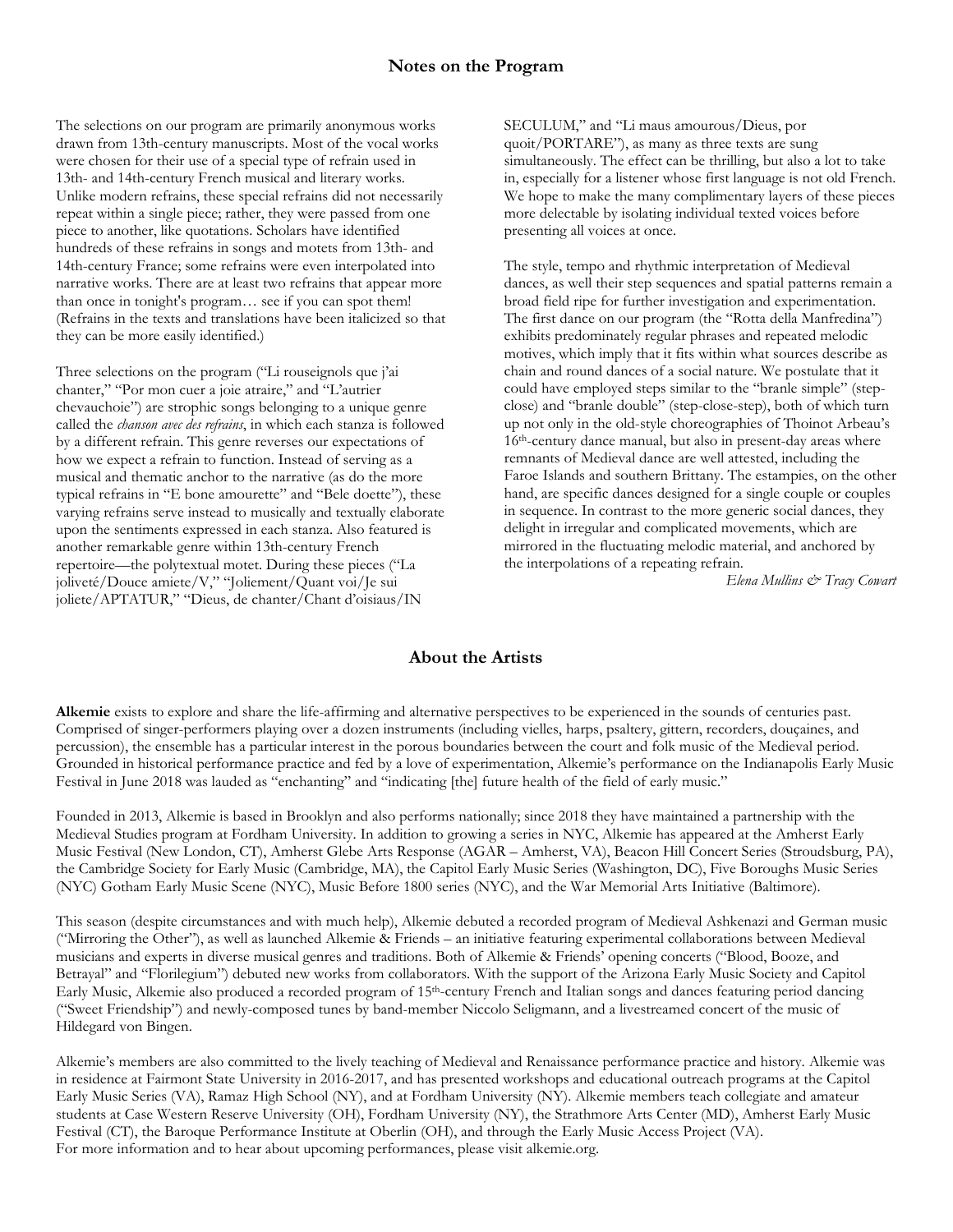### **Texts & Translations**

### E, bone amourette, *tres saverousette, Plaisans, n'oblïeiz nuns fins amant.*

Amors m'aprent a ameir, c'est mout bone vie! J'en oz tant de gens lower qu'il me prent anvie D'estre amerouzette; plus suis jolïette Cent tants, ke n'estoie devant.

### *E, bone amourette...*

J'ain loialment sans fauceir, c'est grant melodie! Se ne m'an doit nus blameir, Ce seroit folie: Car je suis jonette, plaisans et doucette, Rians: s'amerai tout mon vivant.

### *E, bone amourette...*

Amins, cui je n'oz nomeir, Ne me fauceir miee. Je vos ain, nou pux celleit, Et, sans vilonie, Ceste chansonette voix de ma bouchette Chantant, an despit des mesdixant:

*E, bone amourette...*

Nus ne sait *les maus, si'l n'aime ou s'il n'ame.* Mais n'ai volente de partir ent au paraler. Je les sent, le tres douz maus d'amer.

Duskes ci ai plus amors honoree Que nus autres, cui ele ait esprove, Et el s'est si bien vers moi provee Qu'ele m'a plus que nul amant greve. Doulor non a, car riens tant ne m'agree Com peine avoir, puisqu'a li vient agre, Se ja m'est gueredonee; Mais ja tant ne m'iert por ma peine done, Qu'assez plus ne m'ait coste. *Nus ne sait les maus, s'il n'aime ou s'il n'a ame.*

### **La joliveté**

Ma dame de pris, Debonereté Et si tres doz ris, Regart de pitié, Bouchete a devis, Vis enluminé Com rose seur lis M'ont doucement navré et conquis: Toute biauté a Dieus en li mis. Si l'amerai n'ai autre pensé; A li me sui toz abandouné.

*Hey, pleasing love song, so delectable, So charming, do not forget any true lover.*

Love is teaching me to love, what a great life! I hear so many praise it that I have the urge To be in love; I am more cheerful, A hundredfold, than I was before.

### *Hey, pleasing love song...*

I love faithfully, that's no lie, what a lovely melody! So no one should blame me for it, That would be crazy: For I am young, charming and sweet, Full of laughter: so I will love my whole life long.

### *Hey, pleasing love song...*

Sweetheart, whom I dare not name, Do not betray me. I love you, I cannot hide it, And, not wishing to deceive, With this little song on my lips I go along Singing, in spite of the slanderers:

*Hey, pleasing love song...*

~ *Translation by Eglal Doss-Quinby*

*One doesn't know pain, if he doesn't love or hasn't loved.* But I don't want to part from it, but rather wish to bear it. I feel the sweetest pains of love.

For here is a love more honorable Than any other, That she felt, and she felt it so well towards me That she has made me a stricken lover. There is no sorrow, for nothing has satisfied me So much as this pain, since it has come to satisfy me And has already rewarded me; But now I will not be so much given to my pain, Which has cost me so dearly. *One doesn't know pain, if he doesn't love or hasn't loved.* 

*~ Translation by Elena Mullins*

The gaiety Of my noble lady, The goodness And ever so sweet laugh, The tender glance, The well-formed mouth, The luminous countenance - Like rose set against lily - Have sweetly wounded and conquered me: God put every beauty in her. And so I will love her; I have no other intention. I have abandoned myself entirely to her.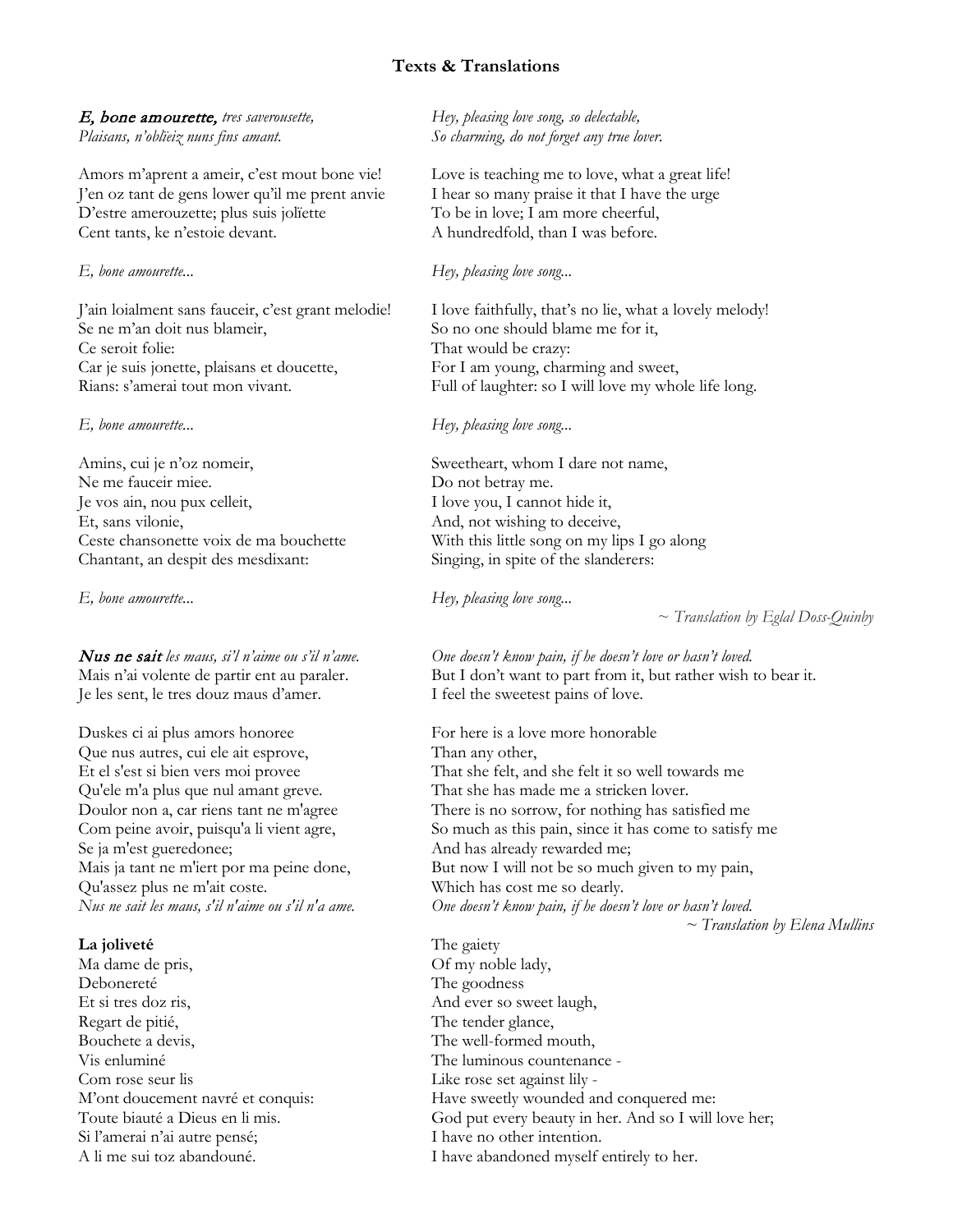*A la plus saverousete Del mont ai mon cuer done/* Par douçor m'a s'amor navré, Ja nul jor autre amor n'avrai.

Douce amiete au cuer gai, Blanchete comme flor de glai, Vermelle comme rose en mai, Je vos aim de cuer v[e]rai, Dame, et amerai, Ne ja ne m'en departirai. *Amouretes ai; S'en sui jolis et serai. Dé, mon cuer est enamoure, Hé, et plain de joliete.* Joliement chanterai: *Valaliduré! Amours ai tout a mon gré!"*

### **Bele Doette as fenestres se siet,**

Lit en un livre mais au cuer ne l'en tient; De son ami Doon li resovient Qu'en autres terres est alez tornoier. *E or en ai dol!*

Uns escuiers as degrez de la sale Est dessendu, s'est destross´e sa male. Bele Doette les degrez en avale, Ne cuide pas o"ir novele male. *E or en ai dol!*

Bele Doette tantost li demanda: "Ou est mes sires, que ne vi tel pie¸c'a?" Cil ot tel duel que de piti´e plora; Bele Doette maintenant se pasma. *E or en ai dol!*

Bele Doette s'est en estant drecie; Voit l'escuier, vers lui s'est adrecie; En son cuer est dolante et correcie Por son seignor dont ele ve voit mie. *E or en ai dol!*

Bele Doette li prist a demander: "Ou est mes sires cui je doi tant amer?" "En non Deu, dame, ne.l vos quier mais celer: Morz est mes sires, ocis fu au joster." *E or en ai dol!*

Bele Doette a pris son duel a faire: "Tant mar i fustes, cuens Do, frans debonaire, Por vostre amor vestirai je la haire, Ne sor mon cors n'avra pelice vaire. *E or en ai dol! Por vostre amor devenrai nonne en l'eglyse saint Pol.*

"Por vos ferai une abba¨ıe tele, Qant iert li jors que la feste iert nomeie,

*To the most delightful woman in the world I have given my heart.*  Her love has wounded me so sweetly That I will never have another love.

Dear little sweetheart with the joyous heart, As lovely white as the gladiola's flower, Vermilion as a rose in May, I love you with a true heart, Lady, and will love you ever And abandon my love never. *I am full of loving feelings. They bring me joy and ever will. God, my heart is brimming with love, Yea, and full of rejoicing.* Joyfully will I sing: *"Valaliduré, Love I have to my liking!"*

*~ Translation by Susan Stakel*

Lovely Doette is sitting by the window Reading a book, but her thoughts are elsewhere; She is thinking of her beloved Do, Who has gone to tourney in foreign lands. *Oh, what grief I feel!*

At the stairs to the great hall, a squire Has dismounted and untrussed his bags. Lovely Doette bounds down the stairs; She does not expect to hear bad news. *Oh, what grief I feel!*

Lovely Doette asked him right away: "Where is my lord, whom I've not seen for so long?" The man was so grieved that he wept out of pity; Lovely Doette suddenly fainted. *Oh, what grief I feel!*

Lovely Doette has stood back up; She sees the squire and walks up to him. In her heart she is upset and disappointed Not to see any sign of her lord. *Oh, what grief I feel!*

Lovely Doette began to question the man: "Where is my lord, whom I rightfully love?" "By God, my lady, I'll not keep it from you anymore: My lord is dead; he was killed in the joust." *Oh, what grief I feel!*

Lovely Doette began her mourning: "Alas that you ever went there, noble, gracious, Count Do! For love of you I will wear a hairshirt, And no fur-lined cloak will cover my body." *Oh, what grief I feel! For love of you I'll become a nun at St. Paul's.*

"For you I will found an abbey, such that, When its day of dedication comes,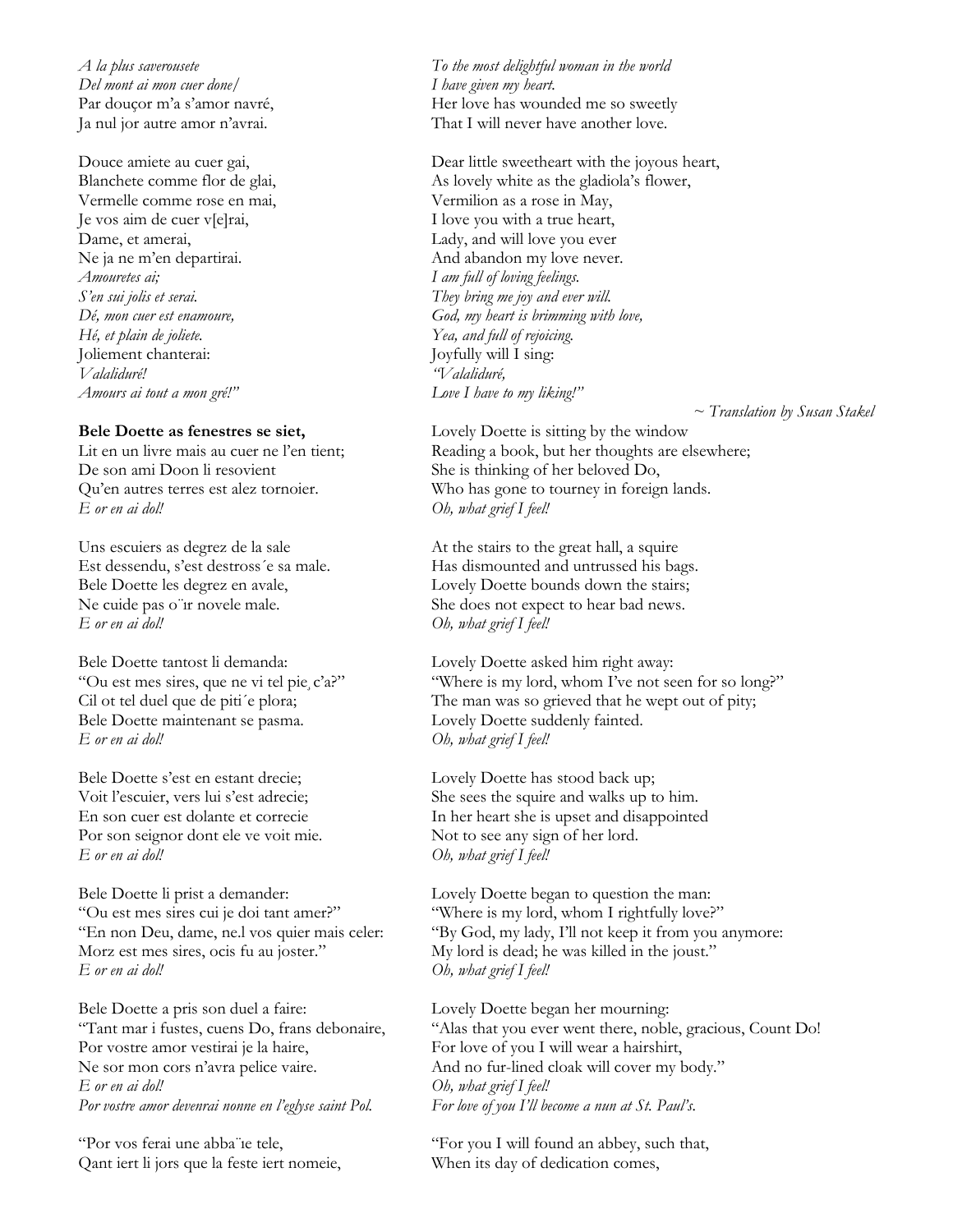Se nus i vient qui ait s'amor fauseie, Ja del mostier ne savera l'entreie." *E or en ai dol! Por vostre amor devenrai nonne en l'eglyse saint Pol.*

Bele Doette prist s'abaiie a faire, Qui mout est grande et ad´es sera maire; Toz cels et celes vodra dedanz atraire Qui por amor sevent peine et mal traire. *E or en ai dol! Por vostre amor devenrai nonne en l'eglyse saint Pol.*

### **Li rouseignols que j'ai chanter**

En la verdure les la flor, Me fait mon chant renoveler Et croire j'ai en bone amor. Mes ceur et cors sans nul retor Et cele amors mi fait penser À la plus sage, à la meillor. Qui soit dont ja ne partirai. *He dex dex dex J'ai au cuer amoretes s'amerai.*

S'amerai et vueill eschiever A mon povoir tote folor, Puis qu'amors veut à moi doner Cuer de beer a tele honor. Jà por painne ne por dolor Que il me conviegne endurer Ne requerrai ne nuit - ne jor De li servir par m'ame. *Dex ele ma ele ma ele ma Dex ele ma ma dame.*

Ma dame qui je n'ose nomer Nus m'avez en joie greignor Quant vo debonaire vis cler Vo regart vo fresche color Puis remirer et vostre ator Quest se de france coroner A toi, ne tenir a seignor Me vousist on tot a mon gre. *Merci, merci douce amie Je vous ai tot mon cuer doné.*

Doné loiaument sanz fausser Le vos ai, dame de valor Si me font cremir et douter Li enuius losengeor, Qui dex mete en male tristor Qua vous ne me vueillent meller! Mes ja ne querrez mentéor Bele, se dieu plaist qui j'en proi. *Sanz cuer sui, deus en a ma dame Sanz cuer sui, dues en a od soi.*

If anyone appears who has betrayed his love, He will not find his way into the church." *Oh, what grief I feel! For love of you I'll become a nun at St. Paul's.*

Lovely Doette proceeded to build her abbey, Which is very large and will grow larger; She wants to draw all men and women there Who know the pain and woe of love. *Oh, what grief I feel! For love of you I'll become a nun at St. Paul's.*

*~ Translation by Samuel N. Rosenberg*

The nightingales that sing In the greenery near the flowers Make me renew my song And believe that I have a good love. My heart and body, ever constant, And this love, make me think Of the wisest and the best, Whom I would never leave. *Ah - God, God, God – I hold in my heart the one I love.* 

I love her, and overcome all obstacles With all my power and passion Since love wants to give me The heart to desire this honor. Neither the pain nor the sorrow That it suits me to endure Will prevent me, neither night nor day, From serving her with my soul. *God, she is mine, she is mine, she is mine - God, she is mine, my lady.*

My lady, whom I dare not name, Holds me in great joy. Your charming, bright face, Your gaze, your fresh color I can regard, and your attire, Which, if you were crowned By France would not be made Lovelier, I well believe it! *Mercy, mercy, sweet friend, I have given you all my heart.*

Loyally and without deceit, I have given it, most worthy lady. If the envious flatterers Make me fear and doubt, May God put an evil sadness in those That don't want me to be joined with you! But don't think me a liar, Lovely one, if it please God that I woo you. *Without a heart, God, but with my lady – Without a heart, God, but with her.*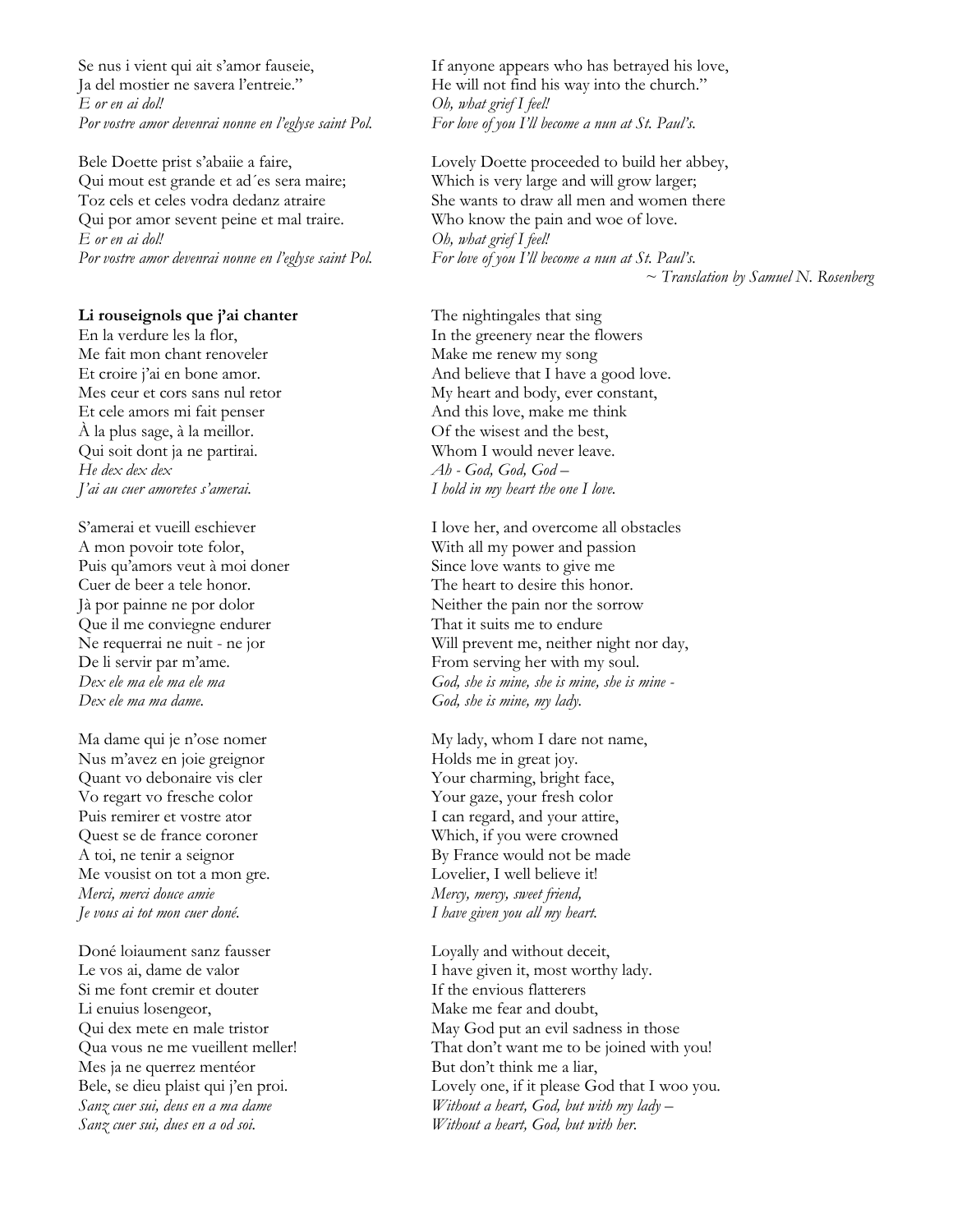Od soi est me cuers que sevrer, Ne s'en porroit por nule error. Car tot si com m'oez comter De fortune, que à son tor, Met l'un bas et l'autre en richor; Puet ma dame de moi joer, Saurai a son plaisir langor, Ou santé s'en li est pities. *Douce saverousete, vos m'ocirez, Se vos volez.*

**Joliement**, en douce desirree Qui tant m'a souspris, J'aim la blondete, doucete de pris Comme celi, ou j'ai mis ma pensee. Hé[Dieus], s'en chanterai Doucement pour s'amisté; Acoler et baisier M'a cousté et coustera. Ja vilein part n'i avra... *Nostra sunt sollempnia...*

Car trop biau deduit i a. C'est trop douce vie, Que que nus en die, De baisier, d'acoler, de rire et de jouer A sa douce amie; Trop fait a proisier, qui l'a sans dangier. Mes l'amor devee ait courte duree; *Mal ait amors, ou pitié Et douçor n'e[s]t trovee*.

Quant voi la florete Naistre en la pree Et j'oi 'aloete a la matinee, Qui saut et volete, Forment m'agree. S'en dirai chançonete: *Amouretes jolietes M'ont navré, en non Deu!* Li cuers mi haletet en joliveté *S'ai trové amouretes a mon gré.* Jolivement, cointement, soutivment M'ont le cuer emblé Et enamouré tant doucement. Pour noient mi tient ceste abeïe; Trop use ma vie en grief tourment: *Je ne vivrai mie longuement.*

**Por mon cuer a joie atraire** Me fait bone amor chanter Qua toutes gens oi retraire Que nus qui aint sans fausser Ne se doit desesperer Qu'amors est de tel afaire Que bien puet ami doner Joie quant plus li greue

My heart is with her who severs it, And this is by no error. For it is to my advantage that Fortune, by her turn, Places one in poverty and another in riches. My lady can enjoy me – By this pleasure will I know sickness, Or health if she has pity. *Sweet and delectable one, you may kill me If you wish.*

*~ Translation by Elena Mullins*

Gaily, with the sweet desire Which has captured me completely, I love the sweetest little blond of great worth As the one who occupies my thoughts. O God, I will sing about it Sweetly for the love of her. Hugging and kissing Have been costly for me and will cost me more. But there never will be any baseness in it... *Nostra sunt sollempnia*...

For there is such wonderful joy in it. It's a very sweet life, Whatever anyone may say— Kissing and hugging and laughing and playing With one's sweetheart. He should consider himself fortunate Who can get it without resistance. But let an unwilling love be short-lived; *Fie on love in which tenderness And sweetness are not found.*

When I see the little flowers Burgeon in the meadow And I hear the lark in the morning Gambol and flitter about, I take great pleasure in it. And I will sing a little song about it: *Gay, loving feelings Have wounded me, in the name of God!* My heart gasps with joy, for *I have found dear love to my liking* Gaily, gracefully, adroitly, It has stolen my heart away And sweetly infused it with love. This convent imprisons me for naught; My life is being consumed by grievous torment: *I shall not live long at all*.

*~ Translation by Susan Stakel*

In order to bring joy to my heart I have to sing about good love. I have heard everyone say That no one who has loved without deceit Should despair - For love is such a great enterprise That a lover can easily give Joy even more when he is sorrowing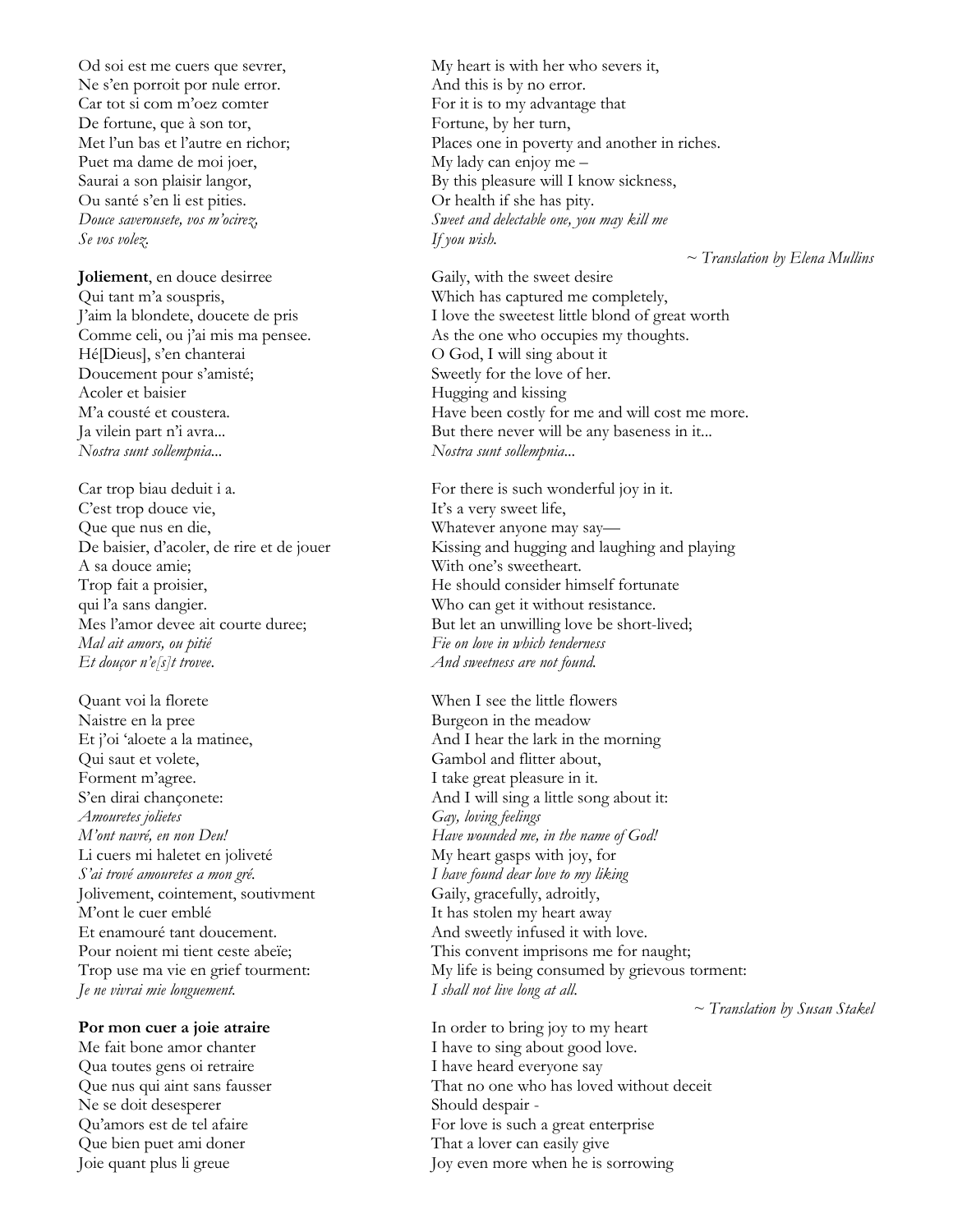### *Nus ne sent qu'est bien S'il n'aime ou s'il n'a ame.*

Moult me doit seir et plaire Ce que je puis tant amer La doucete debonaire Qua tot le monde oi loer Cors a gent vis bel et cler N'en li n'a riens que refaire Ne nus ni set qu'amender Ne de sens ne de biauté *A la plus saverousete Del mont ai mon cuer doné.*

Doné li ai sanz retraire Tot mon cuer et mon pensé Car l'amor ne pris je guere Dont on puet son cuer oster. Ja ne men quier remuer Ainz vueil tout son voloir faire Ne nus ne m'en doit blasmer Se je l'aim de cuer verai *J'ai, j'ai, amoretes au cuer Qui me tienent gai.*

Ma grant joie ne pui taire Douce dame ne celer Que riens ne me puet desplaire Quant joi bien de vos parler Et quant je puis remirer Vostre plaisant viaire Bien vos puis sur sains jurer Que plus liez de moi ne sai *Mesdisans creveront, Ja ne savront la joie que j'ai.*

Bien se set mon cuer fors traire De mon cors por la aler Ou toute doucour repaire Et tout bien por demorer Tant est douce a savorer Conques de sul saintuaire Noi tel talent d'aorer Con le tres biau cors de li. *Hé, bele trés douce amie, aiez de moi merci.*

Las, je chant de mon contrere Quant gen deusse plorer Le cine vueil contrefere Qui chante quant doit finer Ha, dame que je nos nomer Ma joie a dolor repere Sem ci ni puis trouver En vos que je serf et pri. *Je ne vivrai mie Longuement ensi.*

### *No one can know happiness If he doesn't love or hasn't loved.*

I have to sit and sigh Over the one I love so much My sweet charming one Whom I have heard the whole world praise; In whose noble face, beautiful and bright One can only be refreshed. No improvement can be made In her mind or in her beauty. *To the most delectable lady In the world I have given my heart*

I have given her without reserve All my heart and all my thoughts, For I will never win her love If I restrain my heart. And never would I seek to leave her But rather I want to do her will - And no one can blame me If I love her with a true heart *I have songs of love in my heart Which keep me joyful.*

I can't be quiet about my great joy - Sweet lady, I can't hide it! For nothing can displease me When I hear you spoken of well, And when I can gaze At your pleasant face Surely I can swear by the saints to you That there is no one more bound to you than I. *The slanderers will be shattered: They will never know the joy that I have.*

My heart knows well how to withdraw From my body in order to go to her, Where all sweetness returns, And where all goodness dwells. There is so much sweetness to savor In such a sanctuary, And such a desire to adore In a beautiful body like hers. *Oh, beautiful, sweetest of lovers, Have mercy on me.*

Alas, I sing of my malady I'm accustomed to weeping for her; I want to imitate the swan Who sings before he dies. Ah, lady that I dare not name, You turn my joy to sorrow! I find no mercy in you, Whom I serve and entreat. *I can't live like this For much longer.*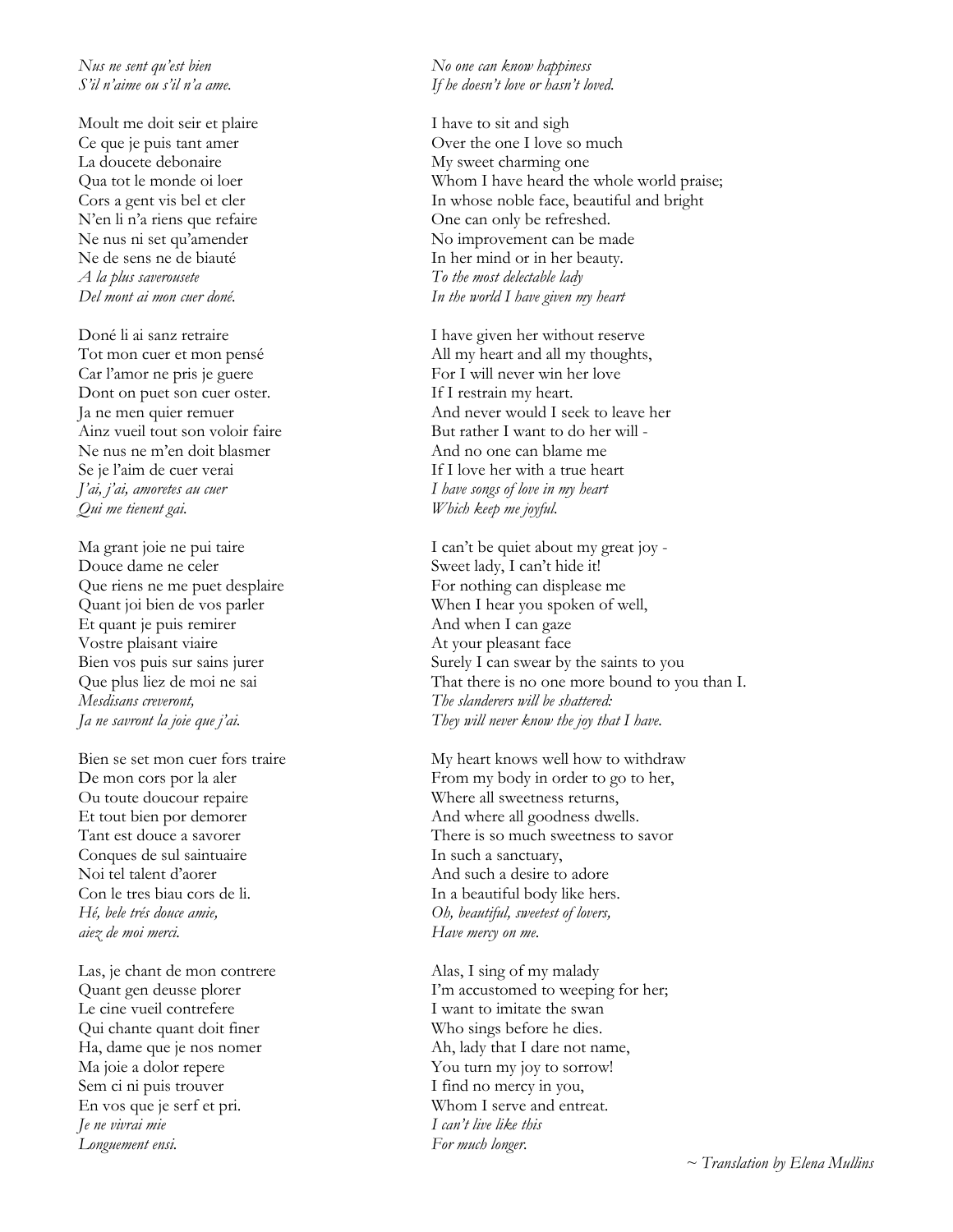**Dieus, de chanter** maintenant Por quoi m'est talent pris, Qu'au cuer ai un duel, dont sui peris, Se cele qui j'aim ne me soit confortans? Et quant je remir et pens A sa simplece Et son semblant, Son cler vis, Ses ieuz dous regardans, Il n'est mal, qui me blece; Por ce l'amera mes cuers, A son comant l'avra. Or me doinst Dieus, que m'amor bien emploie, *Cele part vois, car tart m'est que la voie.*

Chant d'oisiaus et fuelle et flor Et tans joli Mi font ramembrer d'amors, Si que je ne pens aillors Qu'a vos, amis. Tant avés, ce m'est avis, Biauté et valour et pris, Que vostre serai tou dis Sans nule mesproison. *Qui donrai je mes amors, Douz amis, s'a vos non?* Ja vers vos ne faussera Mes cuers, qui a vos s'otroie. *Por bien amer avrai joie, Ou ja nule ne l'avra.*

### Li maus amorous *me tient*

Lonc tans [mes] en sa puissance, Mes je n'ai duel ne pesance, Quant il me sovient De Marot, ma douce amie, Qui me feit chanter Et toz tans joieuse vie Com fins amanz demener. *En non Diu, que que nus die, Au cuer me tient li maus d'amer.*

### *Dieus, por quoi la regardai,*

La bele, ne tant amai Pour ses ieuz vairs et rians, Qui tant sunt plain de douçour par samblant? Mes pou d'amour i trovai Quant je l'en priai. Si m'esmai Plus qu'amans, qui soit el mont; Car bien croi, que je morrai, *Quant si veir oeil traï m'ont*.

God, why have I been seized By the desire to sing, When I have such sorrow in my heart that I must perish If the one whom I love comforts me not? And when I remember and reflect Upon her simple openness, Her appearance, Her bright face, The sweet look from her eyes - There is nothing which can wound me; And so my heart will love her And be at her command. May God now grant that I use my love well; *I go to her, for it is long since I saw her last.*

Birdsong and leaves and flowers And the joyful season Make me remember love, So that I think of nothing Except you, my beloved. You are, it seems to me, So handsome and noble and worthy That I will always Faithfully be yours. *To whom should I give my love, Sweet beloved, if not to you?*  My heart, which offers itself to you, Will never be untrue. *I will have joy on account of my true love, Or no one will ever have it!* 

*~Translation by Susan Stakel*

### *The pain of love*

Has long held me in its power - But I feel neither sorrow nor affliction When I remember Marot, my sweet beloved, Who made me sing And ever lead the joyous life Of a true lover. *In the name of God, whatever anyone may say, The pain of love grips my heart*.

### *God, why did I look at*

The fair one - why did I love her so, On account of her laughing, gray-blue eyes, Which seem so full of sweetness? I found little love in them When I begged her for her love. I am tormented More than any other lover alive; For indeed, I believe that I shall die *Since her gray-blue eyes have betrayed me*.

*~Translation by Susan Stakel*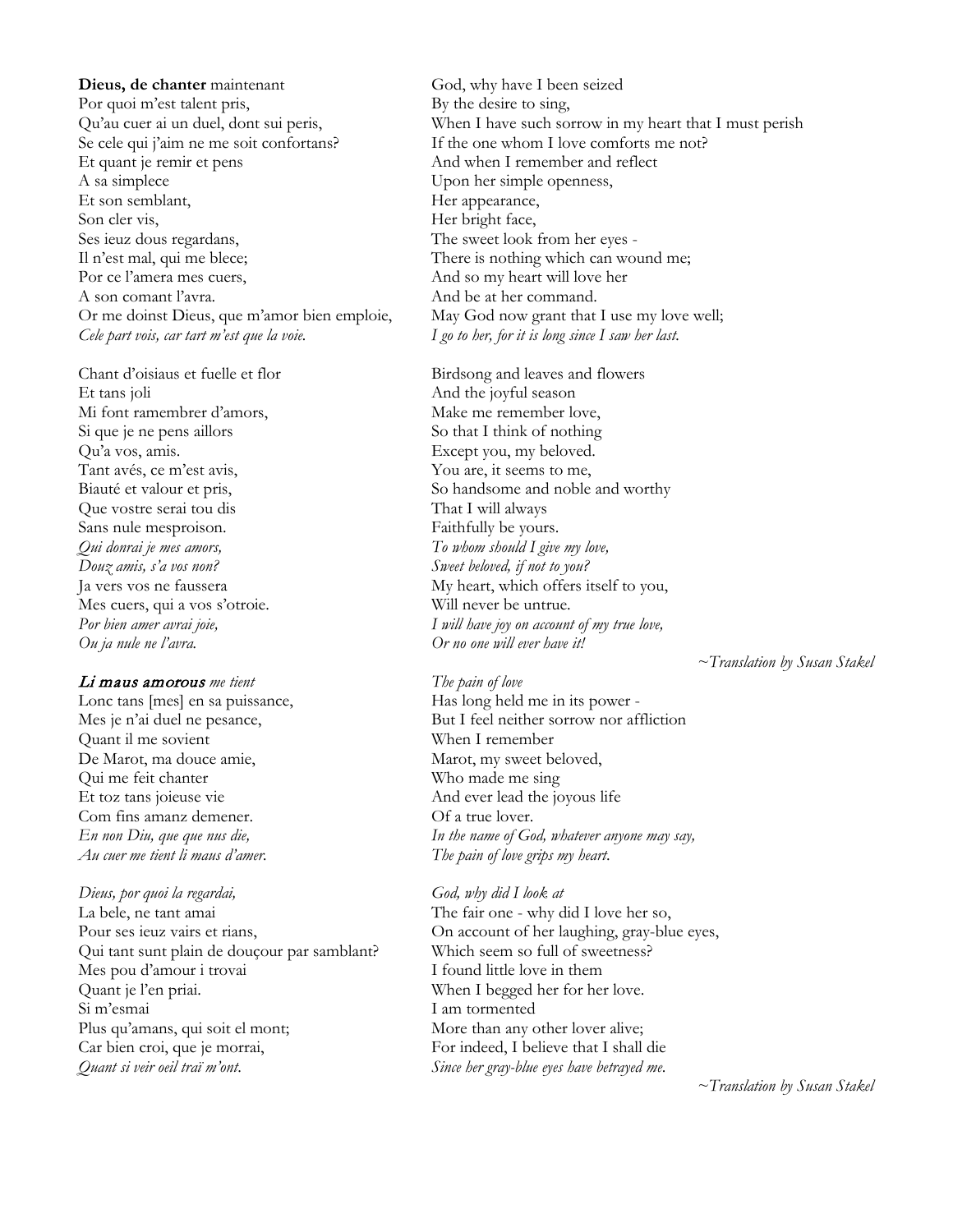**L'autrier chevauchoie** delez Paris, Trouvai pastorele gardant brebiz; Descendi a terre, lez li m'assis Et ses amoretes je li requis. El me dist: "Biau sire, par saint Denis, J'aim plus biau de vos et mult meuz apris. Ja, tant conme il soit ne sains ne vis, Autre n'ameré, je le vos plevis, Car il est et biaus et cortois et senez." *Deus, je sui jonete et sadete et s'aim tes Qui joennes est, sades et sages assez!*

Robin l'atendoit en un valet, Par ennui s'assist lez un buissonet, Qu'il estoit levez trop matinet Por cueillir la rose et le muguet, S'ot ja a s'amie fet chapelet Et a soi un autre tout nouvelet, Et dist: "Je me muir, bele," en son sonet, "Se plus demorez un seul petitet, Jamés vif ne me trouverez." *Tres douce damoisele, vos m'ocirrez Se vos volez!*

Quant ele l'oï si desconforter, Tantost vint a li sanz demorer. Qui lors les veïst joie demener, Robin debruisier et Marot baler! Lez un buissonet s'alerent jöer, Ne sai qu'il i firent, n'en quier parler, Mes n'i voudrent pas granment demorer, Ainz se releverent por meuz noter Ceste pastorele: *Va li durëaus li durëaus lairrele!*

Je m'arestai donc illec endroit Et vi la grant joie que cil fesoit Et le grant solaz que il demenoit Qui onques Amors servies n'avoit, Et dis: "Je maudi Amors orendroit, Qui tant m'ont tenu lonc tens a destroit; Je s'ai plus servies qu'onme qui soit N'onques n'en oi bien, si n'est ce pas droit; Por ce les maudi." *Male honte ait il qui Amors parti Quant g'i ai failli!*

De si loing conme li bergiers me vit, S'escria mult haut et si me dist: "Alez vostre voie, por Jhesu Crist, Ne vos tolez pas nostre deduit! J'ai mult plus de joie et de delit Que li rois de France n'en a, ce cuit; S'il a sa richece, je la li cuit Et j'ai m'amïete et jor et nuit, Ne ja ne departiron." *Danciez, bele Marion! Ja n'aim je riens se vos non.* Not long ago, as I was riding outside Paris, I came upon a shepherdess tending her flock. I dismounted, sat down beside her, And asked for her affection. She said, "By Saint Denis, dear sir, I love a fellow handsomer than you, and better bred. Never, as long as he is alive and well, Will I love anyone else, I assure you - For he is handsome and courteous and clever." *God, I am pretty and young, and I love a fellow Who is young and good-looking and bright.*

Robin was waiting for her down in a hollow; Out of weariness he sat down by a small bush, For he had risen early that morning To gather roses and lily-of-the-valley. He had already made a garland for his sweetheart And a new one for himself. He sang a little tune, saying, "I'll die, my darling; If you hold off even a little while longer, You will never again see me alive." *My sweet young lady, you may kill me If you wish!*

When she heard him so comfortless, She ran to him right away. You should have seen how joyful they were, With Robin's antics and Marion's dancing! They continued their play beside a little bush; Whatever they did there, I am not about to tell! But they did not remain there for long - Instead they got up, the better to sing This pastourelle: *Go durel, go durel, lerrelle!*

I stopped then at that spot, And saw how joyful he was And what a good time he was having, That fellow who had never served Love; And I said, "I curse Love now For the long torment it has brought me - I have served Love better than any man, But all in vain; it isn't right! And so I curse it." *Shame and woe to anyone favored by Love When I have failed at it!*

As soon as the shepherd spotted me, He cried out and said, "Move along, by Jesus! Don't spoil our pleasure! I have much more happiness and fun Than the king of France, I'm sure; He may well be rich, but I don't care - I've got my darling night and day, And we will never part!" *Dance, lovely Marion! I love no one but you.*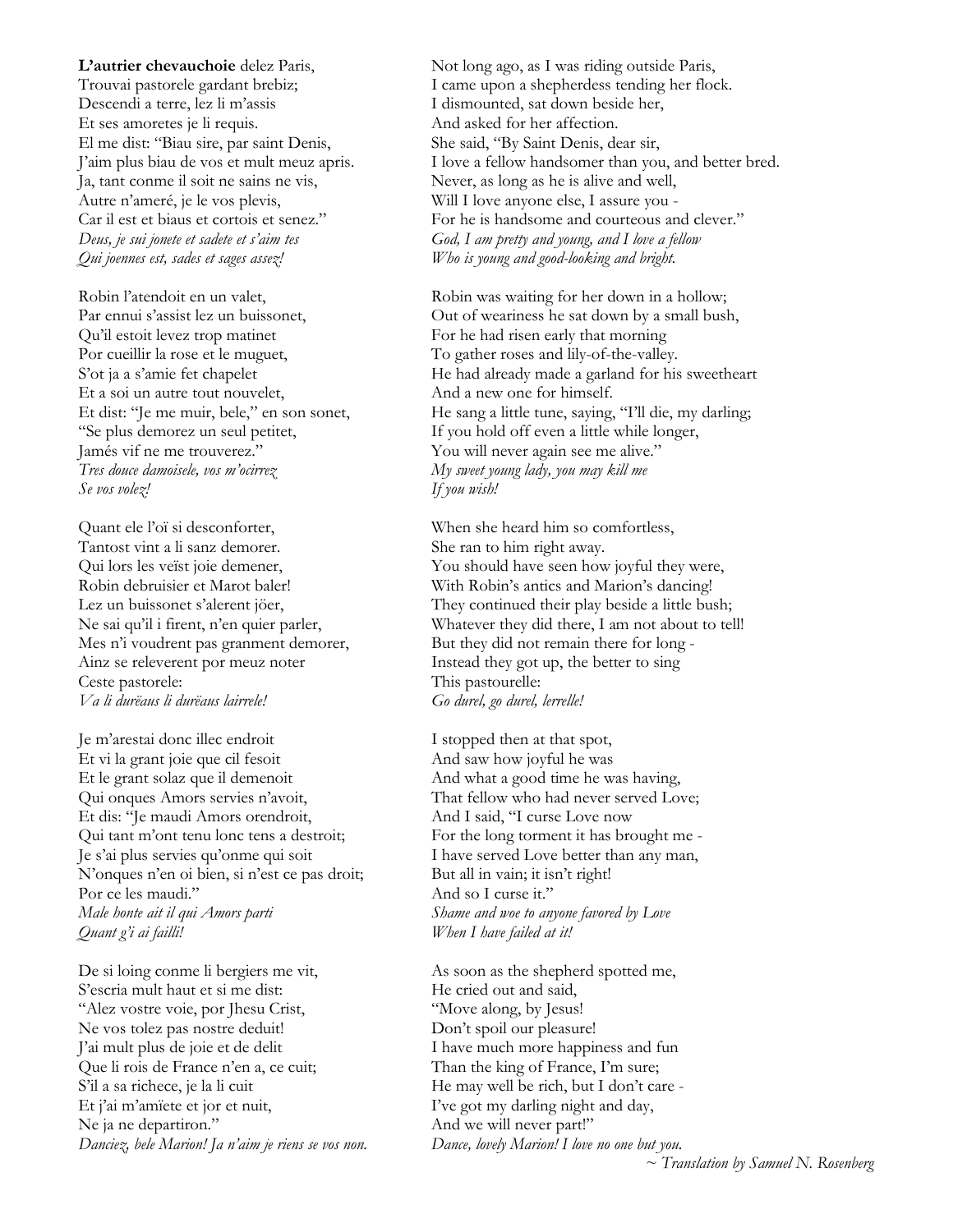## **Amherst Early Music Festival 2021 Online Concert Series**

### **Sunday, July 18 at 1:00 pm EDT** *Dutch Delight*

Internationally renowned Dutch recorder virtuosi **Saskia Coolen and Han Tol** have long been important master performers and teachers at the Amherst Early Music Festival. They team up for a very special wide-ranging program that includes such well-known composers as Georg Philipp Telemann and Jacques-Martin Hotteterre, and some lesser-known surprises. Recorded in Utrecht, the Netherlands.

### **Monday, July 19 at 5:00 pm EDT** *Upon a Summer's Day*

Tenor Michael Barrett joins **Seven Times Salt** for a tour of the English countryside in a celebration of summertime. We venture from gardens so green to woods so wild with dance tunes, love songs, and tales of fairy queens and ancient kings. At summer's end, we toast at a country tavern. Music of Campion, Morley, Simpson, and Purcell, and others. Recorded at the Nathaniel Allen House, West Newton MA.

### **Tuesday, July 20 at 5:00 pm EDT** *Decameron*

In this timely concert, **Texas Early Music Project** re-enacts stories from Boccaccio's mid-14th century *Decameron*. Several young Florentines, who are sheltering in a country villa to get away from the Black Plague, entertain each other with stories to pass the time. Highlighted with 14th-century music, costumes, a script by Guggenheim Fellowship winner, Dr. Lawrence Rosenwald, and narration performed by Marc Pouhé. Recorded in Austin, TX.

### **Thursday, July 22 at 5:00 EDT**

### *Love to My Liking: Refrains of Desire in Gothic France*

Like the troubadours in the South, the trouvères of Northern France wrote some of the most captivating vocal music of the 13<sup>th</sup> century. In an age long before streaming, these poet-composers penned songs about public and private adoration. Newly-created choreographies based on contemporary sources add visual counterpoint to **Alkemie's** performance of vigorous popular tunes, plaintive ballads, and courtly estampies. Recorded in New York, NY.

### **Friday, July 23 at 5:00 pm EDT**

### *Kleine Kammermusik plays* **Kleine Kammermusik**

The group **Kleine Kammermusik** takes its name from a set of pieces Georg Philipp Telemann dedicated to four oboists of the Dresden court ensemble. The program is built around these charming pieces, from which we have crafted our own suite. Lush and virtuosic chamber music by Johann Friedrich Fasch and a beloved trio sonata by George Friderich Handel complement the program celebrating the richness and variety of German Baroque music. Recorded in Philadelphia's historic Hill-Physick House.

### **Saturday, July 24 at 1:00 EDT**

*The Lyre of Heaven: Harps in Medieval Drama & Baroque Opera La Musica* in Monteverdi's 1607 *Orfeo* declared "With the golden harp, I charm mortal ears; with the lyre of heaven I touch souls." **Andrew Lawrence-King's** Medieval harps and Italian Baroque triple harp will charm our mortal ears with music from the anonymous Medieval *Play of Daniel* and from works by Cavalieri, Monteverdi, and Purcell. Recorded in Estonia.

## **Amherst Early Music Festival July 17-25, 2021**

*More than 60 online and in-person classes.*

**All events listed below are free of charge.**

**Lecture with David Fallows Saturday, July 17 1:00-2:00 pm EDT** 

**Virtual Music & Instrument Exhibition Live event online on Saturday, July 24 11:00-1:00 pm EDT** *Meet the Exhibitors of the Festival Music & Instrument Exhibition.*

**Amherst Early Music Online Auction Wednesday, July 21 5:00-6:30 pm EDT**

**Baroque Academy Faculty Brunch Sunday, July 25 12:00-1:00 pm EDT**

*Visit amherstearlymusic.org for more information.*

### **Amherst Early Music Festival Concert Series Staff**

Marilyn Boenau, executive director Wendy Powers, concert series director Loren Ludwig, tech director Oliver Weston & Spiff Wiegand, recording and production Amy Bearden, online tech support and administration Sally Merriman, administrator and ticketmaster Sian Ricketts, programs Emily Eagen, Q&A moderator

The Amherst Early Music Festival, held in non-pandemic times at Connecticut College in New London, CT, is the most comprehensive early music workshop in the world, with classes for amateurs and pre-professionals, a music and instrument exhibition, and a professional concert series. We offer classes at all levels in Medieval, Renaissance, and Baroque music and dance taught by an international faculty of performers and teachers. Next year, AEMF will be held from July 10-24, 2022.

Amherst Early Music, Inc. ◆ Marilyn Boenau, Executive Director

35 Webster Street, West Newton, MA 02465 ◆ www.amherstearlymusic.org ◆ info@amherstearlymusic.org ◆ 781-488-3337